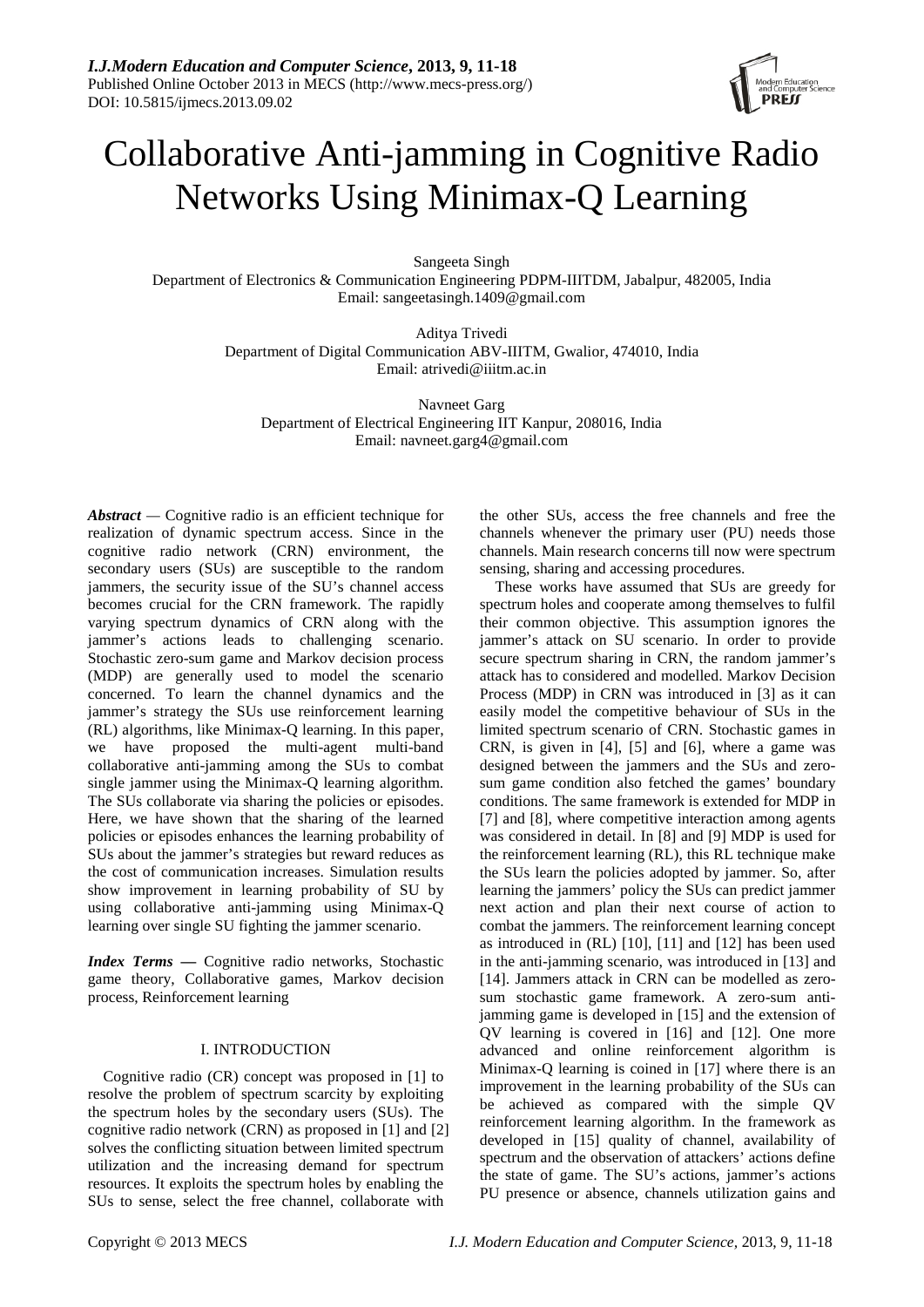switching between jammed and un-jammed channels are modelled. This work has considered the SUs as independent agents learning independently without any collaboration with the other SUs. An improvement in the learning probability can be achieved by using the collaboration concept given in [18] and [19]. Here, collaboration is achieved via sharing the learned policies or episodes. In this paper, we propose the collaborative multi-agent multi-band anti-jamming game that involves the sharing of the local statistics, i.e., the number of jammed data or control channels or the number of unjammed data or control channels. To achieve the collaboration, this information is shared in the CRN with the neighbouring agents. The independent SUs will use the same decision policy by using Minimax-Q learning algorithm. In the proposed game each agent updates the Q-matrix for the same policy independently but now the rate of update gets multiplied by the number of collaborating SUs simultaneously. This sharing of the learned policies or episodes enhances the learning probability of SUs about the jammer's strategies.

This paper is organized as follows. In section II, we have covered the system model along with the basic assumptions involved. In section III, we have given the Minimax-Q learning algorithm and collaborative multiagent multi-band anti-jamming game that involves the sharing of the local statistics, i.e., the number of jammed data or control channels or the number of un-jammed data or control channels. In section IV, we have presented the simulation results and in section V conclusion is given.

#### II. SYSTEM MODEL

In this section, we give all the assumptions and notations for the given stochastic game model in brief. Further details of the game scenario are given in [15]. We assume that all the SUs are under the control of a single secondary base station and the jammer can only jam the SUs. Moreover, the jammer can jam at most N channels in each time slot due to limited number of antenna channels and transmit power. Here, the dynamics of channel, PU's presence or absence, SUs actions and channel utilization gain has been modelled as in [15] and we have used the same developed system model. The basic analytical expressions involved are as follows [15]. The SUs' motto is to get an optimal policy with maximum expected summation of discounted reward

$$
max[E[\sum_{t=0}^{\infty} \gamma^t r(s^t, a^t, a^t_j)]] \qquad (1)
$$

In the anti-jamming stochastic game the value of state  $V(s^t)$  is given by

$$
V(s^{t}) = \max_{\pi(a^{t})} \sum_{\pi_{j}(a^{t}_{j})} \sum_{a^{t} \in A} Q(s^{t}, a^{t}, a^{t}_{j}) \pi(a^{t})
$$
 (2)

where,  $Q(s^t, a^t, a^t)$  stands for the Q-value of state and is updated by

$$
Q(st, at, atj) = r(st, at, atj) +
$$
  
\n
$$
\gamma \times \sum_{s}^{t+1} p(s^{t+1} | st, at, atj) \times V(s^{t+1})
$$
\n(3)

To reduce the complexity, equation for updating the Qfunction has been modified as

$$
Q(s^t, a^t, a^t) = (1 - \alpha^t) \times Q(s^t, a^t, a^t)
$$
  
 
$$
+ (\alpha^t) \times [r(s^t, a^t, a^t) + \gamma \times V(s^{t+1})]
$$
 (4)

 $\alpha^t$  stands for the learning rate decays for the time by

 $\alpha^{t+1} = \mu \alpha^t$  with  $0 < \mu < 1$ . The action set  $a^t = \{a^t_1, a^t_2, ..., a^t_L\}$ . The actions of the jammer are formulated as  $a_{j}^{t} = \{a_{1,J}^{t}, a_{2,J}^{t}\}$  $a_{2,J}^t, ..., a_{L,J}^t$ . The states of the anti-jamming game at time t is defined as  $s^t = \{s^t_1, s^t_2, ..., s^t_L\}$  and  $s^t_1 = \{P^t_1, g^t_1, J_{t,C}^t,$  $J_{LD}$ <sup>t</sup> }. The transition probability is expressed  $\frac{L}{2}$ 

$$
p(s^{t+1} | s^t, a^t, a^t) = \prod_{l=1} p(s_l^{t+1} | s_l^t, a_l^t, a_l^t)
$$
 (5)

The transition probability  $p(s_l^{t+1} / s_l^t, a_l^t, a_l^t)$  can also be expressed as

$$
p(s^{t+1} | s^t, a^t, a^t) = p(J_{l,C}^{t+1}, J_{l,D}^{t+1} | J_{l,C}^t, J_{l,D}^t, a_l^t, a_{ll}^t, ) \times
$$
  
\n
$$
p(P_l^{t+1}, g_l^{t+1} | P_l^t, g_l^t)
$$

The cumulative average reward per iteration as given by the equation

$$
\overline{rt} = 1/t \left\{ \sum_{t=1}^{i} r(s^t, a^t, a_j^t) \right\}
$$
 (7)

 $a^t$ <sup>*l*</sup> = ( $a^t$ <sub>*l*</sub>,C<sub>1</sub>,  $a^t$ <sub>*l*</sub>,D<sub>1</sub>,  $a^t$ <sub>*l*</sub>,C<sub>2</sub>,  $a^t$ <sub>*l*</sub>,C<sub>2</sub>) where action  $a^t$ <sub>*l*</sub>,C<sub>1</sub>

(or  $a_{b}^{t}$ ,  $D_l$ ) stands for the fact the secondary network will transmit control (or data) messages in  $a_{bC}^{t}$  (or  $a_{bD1}^{t}$ ) channels by uniformly selecting from the earlier unjammed channels, and action  $a_{bC2}^t$  (or  $a_{bD2}^t$ ) means that the secondary network will transmit control (or data) messages in  $a^t{}_{bc2}$  (or  $a^t{}_{bc2}$ ) channels uniformly selected from the previously jammed channels with $(a_{1}^{t}, a_{1}^{t})$  or  $(a_{1}^{t}, a_{2}^{t})$ means that the attackers will jam  $(a_{1}^{t}, a_{1}^{t})$  channels uniformly selected from the previously un-attacked (or attacked) channels at current time t. Detailed mathematical formulation is given in [15].

## III. MINIMAX-Q LEARNING ALGORITHM & COLLABORATIVE MULTI-AGENT MULTI-BAND ANTIJAMMING

Minimax-Q learning algorithm for the single independent SU combatting the jammer as given in [15].

#### **1) STEP 1**

At state  $s^t$ ,  $t = 0, 1, ...$  $-$  if state  $s<sup>t</sup>$  has not been observed previously, add  $s<sup>t</sup>$  to *shist*,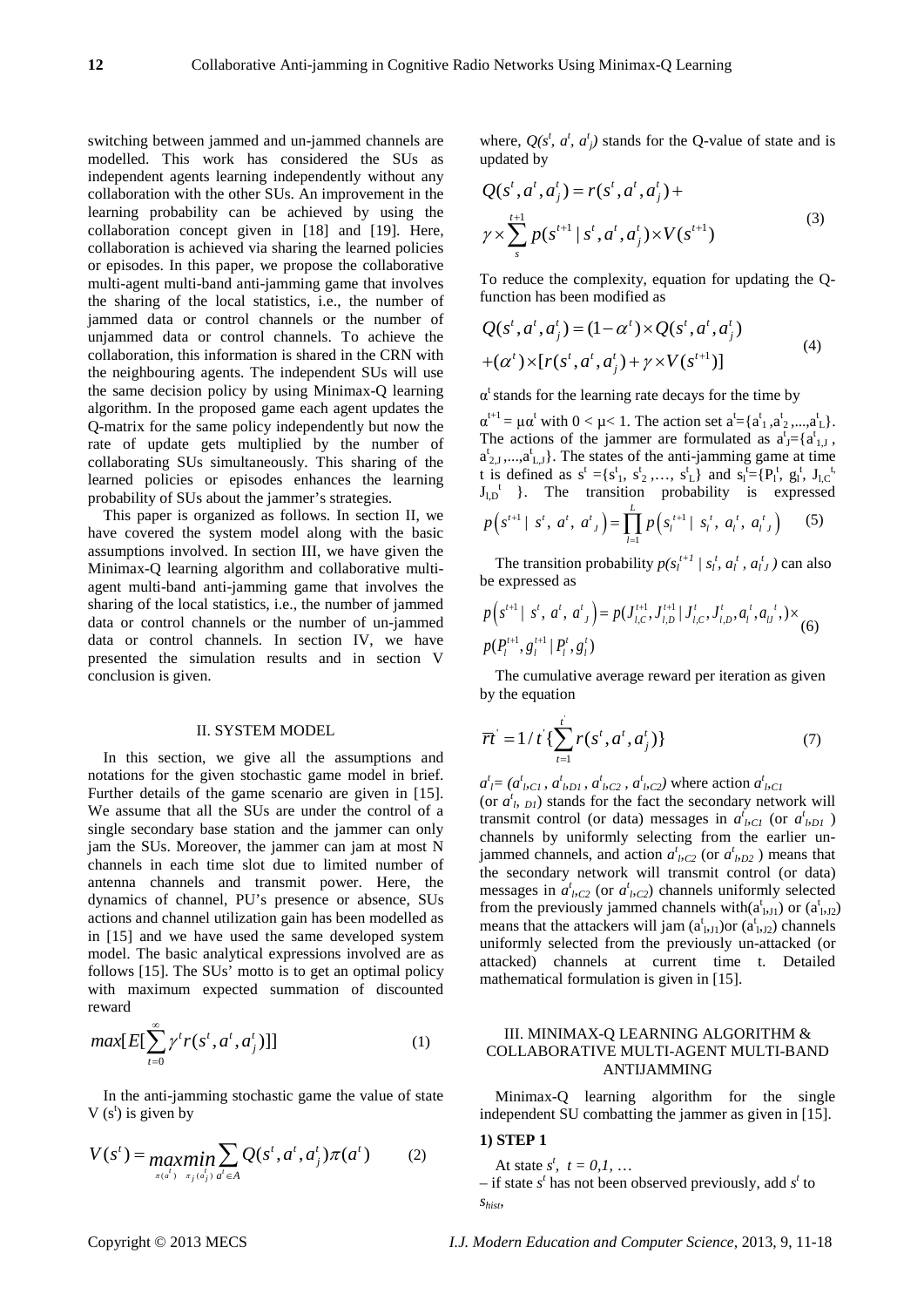– generate action set  $A(s^t)$ , and  $A_J(s^t)$  of the attackers;  $\theta$  initialize  $Q(s^t, a^t, a^t) \leftarrow 1$ , for all a  $\varepsilon$  A(s<sup>t</sup>),  $a_J \varepsilon A_J$ 

*(st )*

 $-$  initialize  $V(s^t) \leftarrow 1;$ 

 $\sim$  initialize  $\pi(s^t, a^t)$  ←  $1/|A(s^t)|$ , for all  $a \in A(s^t)$ ; otherwise, use previously generated  $A(s^t)$ ,  $A_J(s^t)$ ,  $Q(s^t, a^t, a^t_j)$  ,  $V(s^t)$ , and  $\pi(s^t)$ ;

#### **2) STEP 2 Choose an action at a<sup>t</sup> time** *t*:

– with probability  $p_{exp}$ , return an action uniformly at random;

 $\sim$  otherwise, return action a<sup>t</sup> with probability  $\pi$  (s<sup>*t*</sup>, *a*) under current state  $s^t$ .

## **3) STEP 3 Learn:**

Assume the attackers take action  $a<sup>t</sup>$ , after receiving reward  $r(s^t, a^t, a^t)$  for moving from state  $s^t$  to  $s^{t+1}$  by taking action  $a^t$ 

– Update Q-function  $Q(s^t, a^t, a^t)$  according to (3:9);

– Update the optimal strategy  $\pi^*$   $(s^t, a)$  by

$$
\pi^*(s') \leftarrow \arg \max_{\pi(s')} \min_{\pi_j(s')} \sum_a \pi(s',a) Q(s',a',a'_j)
$$
  
- Update  $V(s') \leftarrow \min_{s'} \sum_a \pi^*(s',a) Q(s',a',a'_j);$ 

 $\text{–Update } \alpha^{t+1} \leftarrow \alpha^t * \mu;$ 

– Go to step 1 until converge.

where,  $\pi$  (s<sup>*t*</sup>) denotes state policy,  $r(s^t, a^t, a^t)$  is reward of the game.  $A(s^t)$  and  $A_J$   $(s^t)$  denote SU's and jammer's actions set.

#### *A.* Collaborative Anti-jamming Game

This framework has been used with the collaborative learning where SUs communicate with each other to combat the jammer. The collaboration can be achieved by the three approaches via sharing the test statistics or sensation, via sharing the iterative episodes or via sharing the learned optimal policy. The additional statistics shared by the agents are useful when used efficiently to speed up the learning, sharing of the learned optimal policy can be judicial, but this improvement is at the cost of the communication. Here, the collaboration has been achieved by sharing the learned optimal policy. Although these joint tasks slow the learning process initially, but it outperforms the independent agents. The proposed multi-agent multiband collaborative anti-jamming game in which each SU uses the single user Minimax-Q reinforcement learning algorithm and same decision policy. Although each SU updates same policy independently, the rate of updating the policy is multiplied by the number of SUs collaborating. It involves the sharing of the local statistics, i.e., the number of jammed data or control channels or the number of un-jammed data or control channels. This information is shared in the CRN with the neighbouring agents for the collaboration. Each agent updates the Q-matrix for the same policy independently but the rate of updating the Q-matrix gets multiplied by the number of collaborating agents simultaneously. Agents performing same task can differ as the

exploration of the state space differs. In this way they complement each other, i.e., policy learnt by one can be beneficial for other. It is an independent decision process. This collaborative game between the jammer and the SUs are as depicted. In Fig. 1 Single SU game without collaboration is clearly illustrated. In Fig. 2 two SUs game with collaboration between two agents is shown. Finally, in Fig. 3 three SUs game with collaboration between three agents.





Fig. 2 Two SUs game with collaboration between two agents



Fig. 3 Three SUs game with collaboration between three agents

#### IV. SIMULATION RESULTS

Now, we give the simulation results to evaluate the performance of the proposed collaborative anti-jamming strategy of the SU.

### *A.* **Anti-jamming for single licensed band**

Here, one licensed band is available to the SU, i.e,  $L =$ 1 and the other simulation parameters are taken from [15]. Fig. 4 depicts the learning probability of the jammer for no collaboration condition in the state (0, 1, 0, 2). The learning probability is about 0.35 and the number of iterations required to learn are about 430. The different coloured curves show the different strategies of the jammer. Here, the jammer has eight different strategies as listed in the Fig. 4. Out of these eight strategies (2, 0) is having the highest learning probability.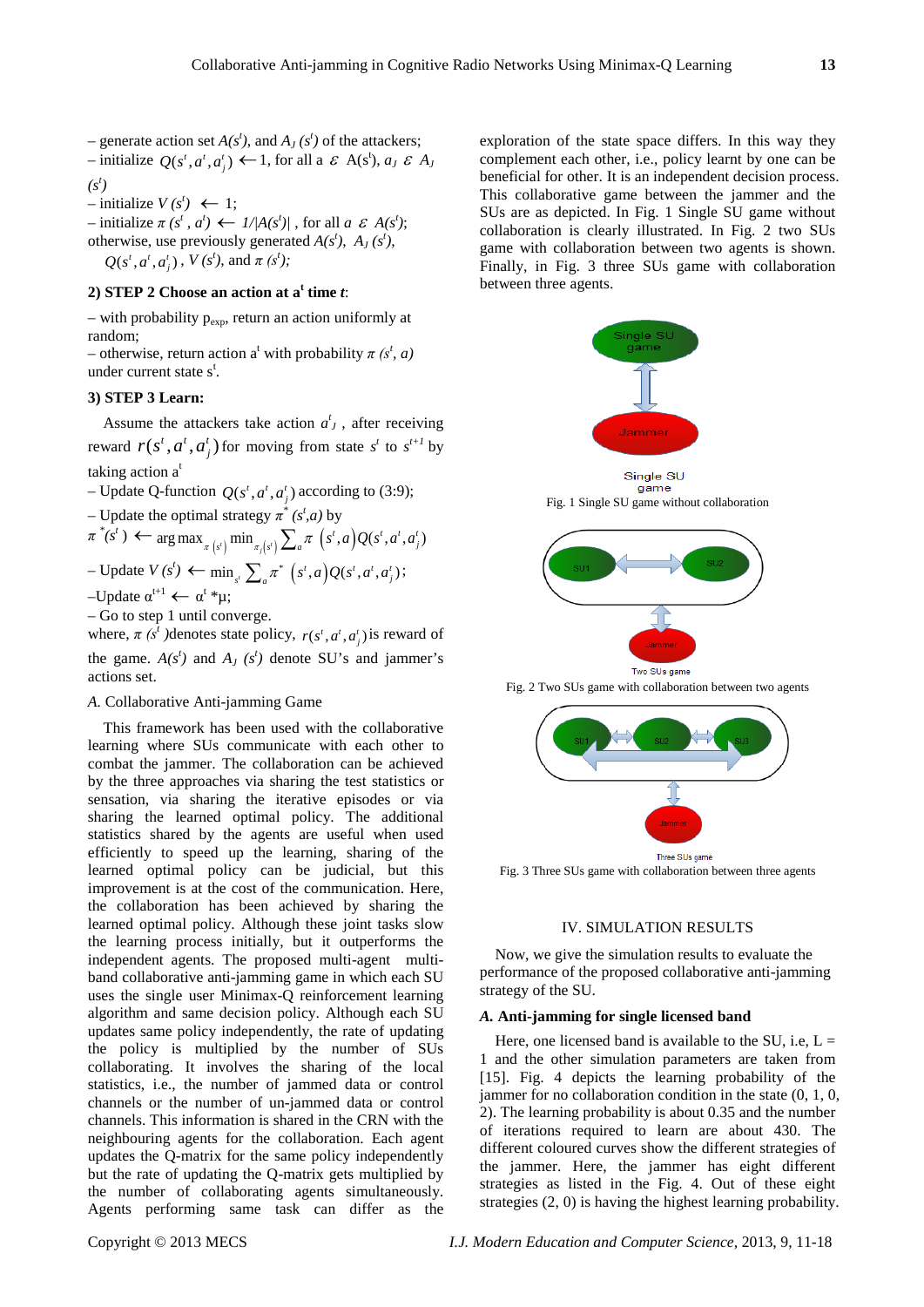In Fig. 5 the learning probability of single SU is shown for the state (0, 1, 0, 2) for no collaboration scenario. The learning probability of SU is 0.5 and the number of iterations required to learn the jammer's policy are 430. The different coloured curves show the different strategies of the SU. Here, the SU has 52 different strategies so cannot be listed in the Fig. 5. Strategy (0, 3, 2, 0) is having the highest learning probability. Fig. 6 depicts the cumulative average reward curve of SU for the state (0, 1, 0, 2) for no collaboration scenario. This reward is highest of all three scenario considered because reward decreases as the cost of communication required for the collaborative anti-jamming game increases. Fig. 7 shows the learning probability of the jammer, where two SUs are collaborating for the state (0, 1, 0, 2). The learning probability is about 0.2 and the number of iterations required to learn are about 350.



Fig. 5 Learning probability curve for SU of the state (0,1,0,2), single SU, no collaboration, L=1

Out of eight strategies of the jammer  $(1, 2)$  is having the highest learning probability. In Fig. 8 the learning probability of the SUs is shown for the state (0, 1, 0, 2), where two SUs are collaborating. The learning probability is 0.96 and the number of iterations required to learn the jammer's policy are 340. Out of the 52 strategies of SU (0, 1, 2, 0) is having the highest learning probability. Fig. 9 depicts the cumulative average reward curve for SU for the state (0, 1, 0, 2) where the collaboration between two SUs is employed. The reward is less than the no collaboration case and more than the three SUs collaborating scenario considered. Fig. 10 depicts the learning probability of the jammer, where three SUs are collaborating for the state (0, 1, 0, 2). The learning probability is about 0.33 and the number of iterations required to learn are about 430. Out of the eight strategies of SU (1, 1) is having the highest learning probability. In Fig. 11 the learning probability of the SUs is shown for the state (0, 1, 0, 2).



Fig. 6 Cumulative average reward curve for SU for the state (0,1 ,0, 2), single SU, no collaboration, L=1



The learning probability is 0.99 and the number of iterations required to learn the jammer's policy are 200. Out of the 52 strategies of the SU (0, 4, 2, 0) is having the highest learning probability. Fig. 12 depicts the cumulative average reward curve for SU for the state (0, 1, 0, 2) where three SUs are collaborating. This reward is the smallest of the three scenario considered. So, more the number of agents collaborating more the cost of communication and lesser is the cumulative average reward.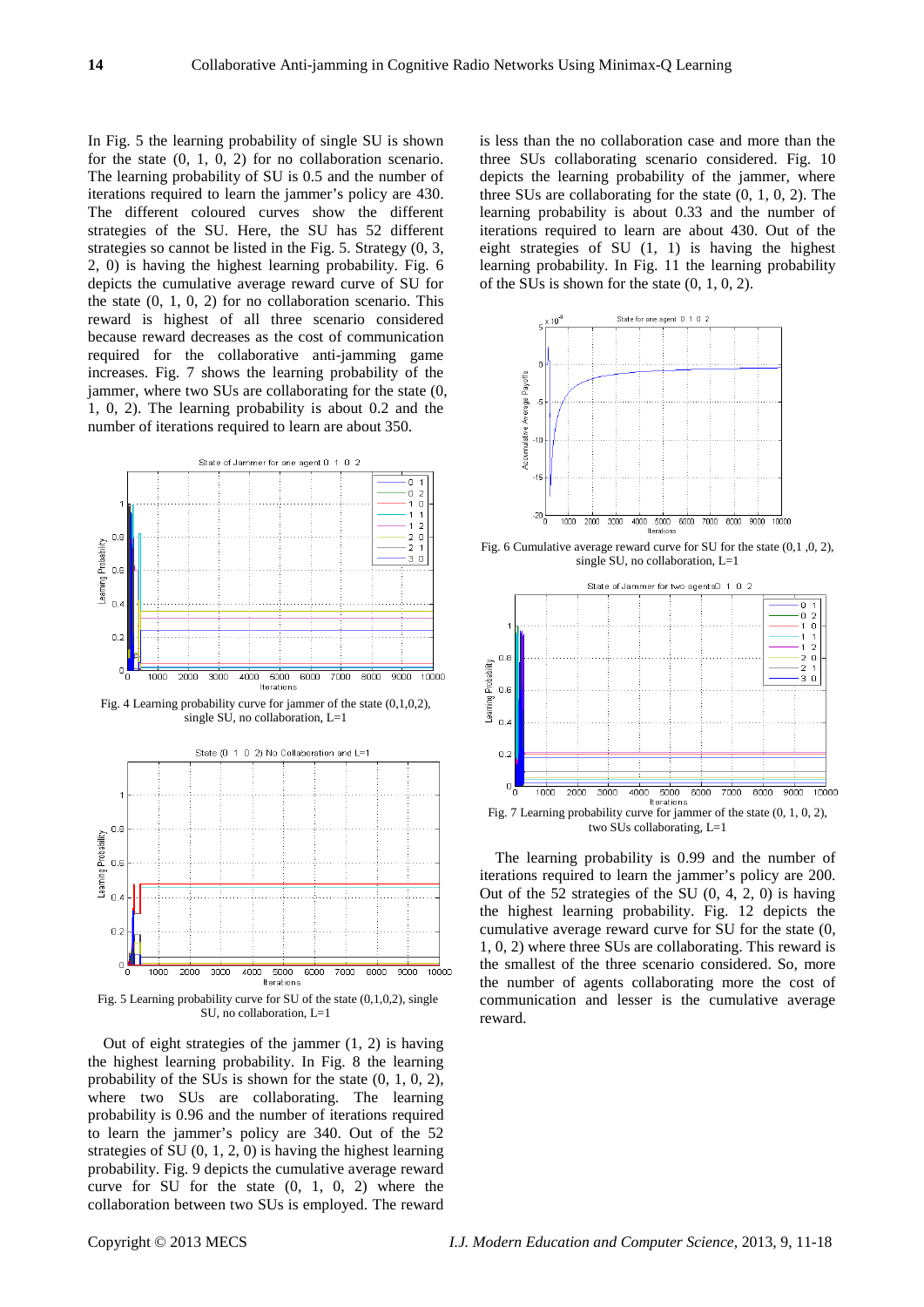

Fig. 8 Learning probability curve for SU of the state (0, 1, 0, 2), two SUs collaborating, L=1



Fig. 9 Cumulative average reward curve for SU for the state (0, 1, 0, 2), two SUs collaborating, L=1



Fig. 10 Learning probability curve for jammer of the state (0, 1, 0, 2), three SUs collaborating, L=1



Fig. 11 Learning probability curve for SU of the state (0, 1, 0, 2), three SUs collaborating, L=1



Fig. 12 Cumulative average reward curve for SU for the state (0, 1, 0, 2), three SUs collaborating, L=1



#### *B.* **Anti-jamming for two licensed band**

Here,  $L = 2$  and other parameters are taken from [15]. Fig. 13 the learning probability of single SU is shown for the state  $(0, 6, 1, 1, 0, 6, 1, 1)$  for no collaboration case. The learning probability is 0.5 and the number of iterations required to learn the jammer's policy are 100. Fig. 14 and Fig. 16 shows the cumulative average reward curve of SU for the, state (0, 6, 1, 1, 0, 6, 1, 1), for no collaboration and three SUs collaborating scenario respectively. The reward for no collaboration is more as compared to the collaboration case as the cost of communication required for the collaborative antijamming game is more. In Fig. 15 the learning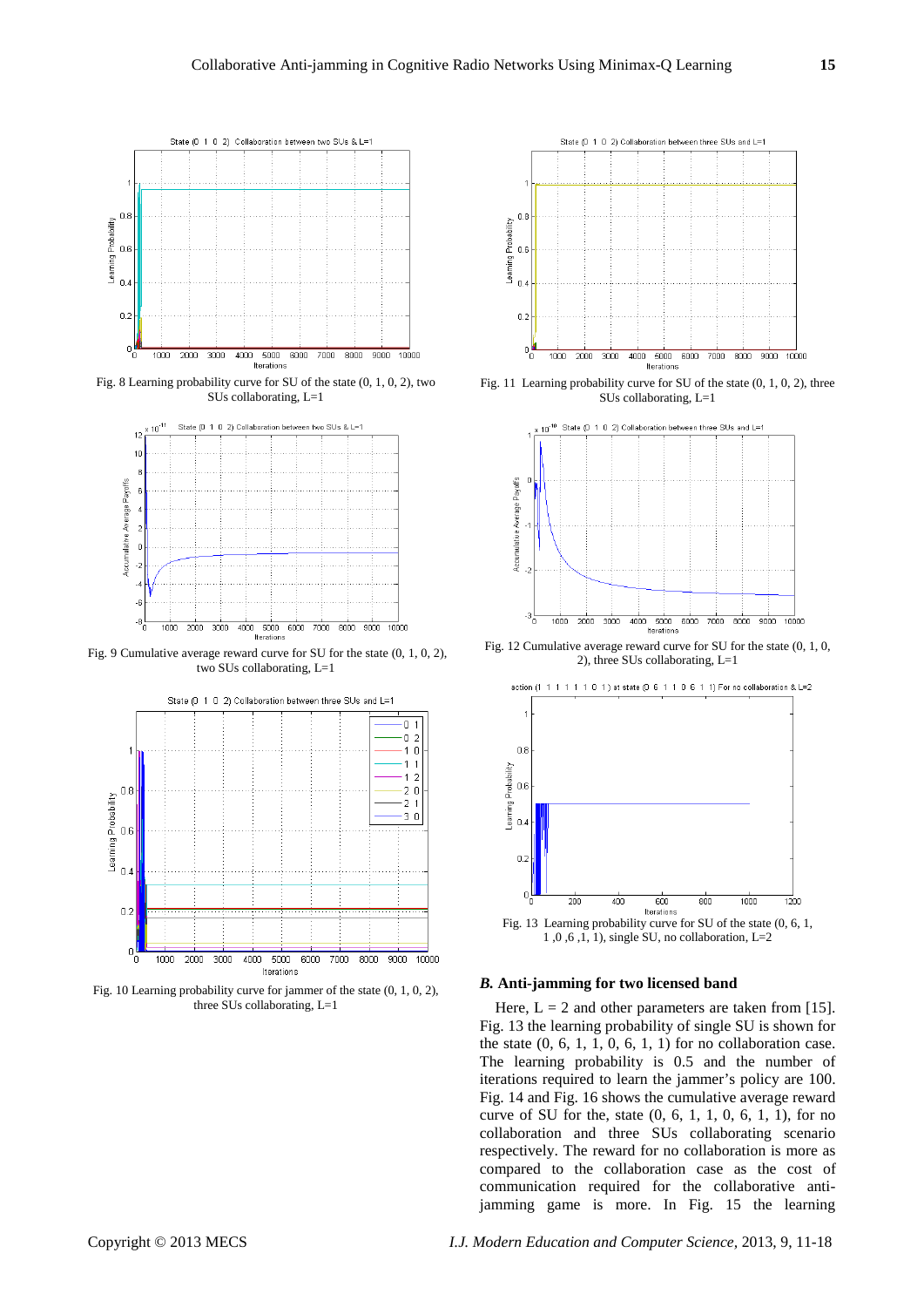probability of the SUs is shown for the state (0, 6, 1, 1, 0, 6, 1, 1), where three SUs, are collaborating. The learning probability of the SUs is 0.97 and the number of iterations required to learn the jammer's strategies are about 80.



Fig. 14 Cumulative average reward curve for SU for the state(0, 6, 1, 1,  $0, 6, 1, 1$ , single SU, no collaboration, L=2.

Fig. 17 depicts the consolidated view of multi-agent scenario for the multi-band collaborative anti-jamming game so that a clear comparison can be done and results can be analysed.



Fig. 15 Learning probability curve for SU of the state (0 ,6, 1, 1, 0, 6, 1, 1), three SUs collaborating, L=2



Fig. 16 Cumulative average reward curve for SU for the state  $(0, 6, 1, 1, 0, 6, 1, 1)$ , three SUs collaborating, L=2

#### V. CONCLUSION

In this paper, we have considered the random jammer's attack on secondary users (SUs) in cognitive radio network (CRN). We have proposed the multi-agent multi-band collaborative anti-jamming using reinforcement learning, where SUs collaborate with each other to combat single random jammer. Minimax-Q learning is used by the SUs independently to make individual decision then they collaborate to learn about the single jammer's strategies. This paper demonstrates that in the multi-agent multi-band collaborative reinforcement learning agents (SUs) can learn faster about the jammer's strategies and converge sooner than independent agents via sharing the learned policies. But this improvement in the learning probability is at the cost of increased communication.

The proposed collaborative game framework can be extended to model various anti-jamming mechanisms in other layers of a CRN, as it can model the dynamics because of the environment and the cognitive attackers as well. This collaborative approach can be advantageous for the other layers defence mechanism as well.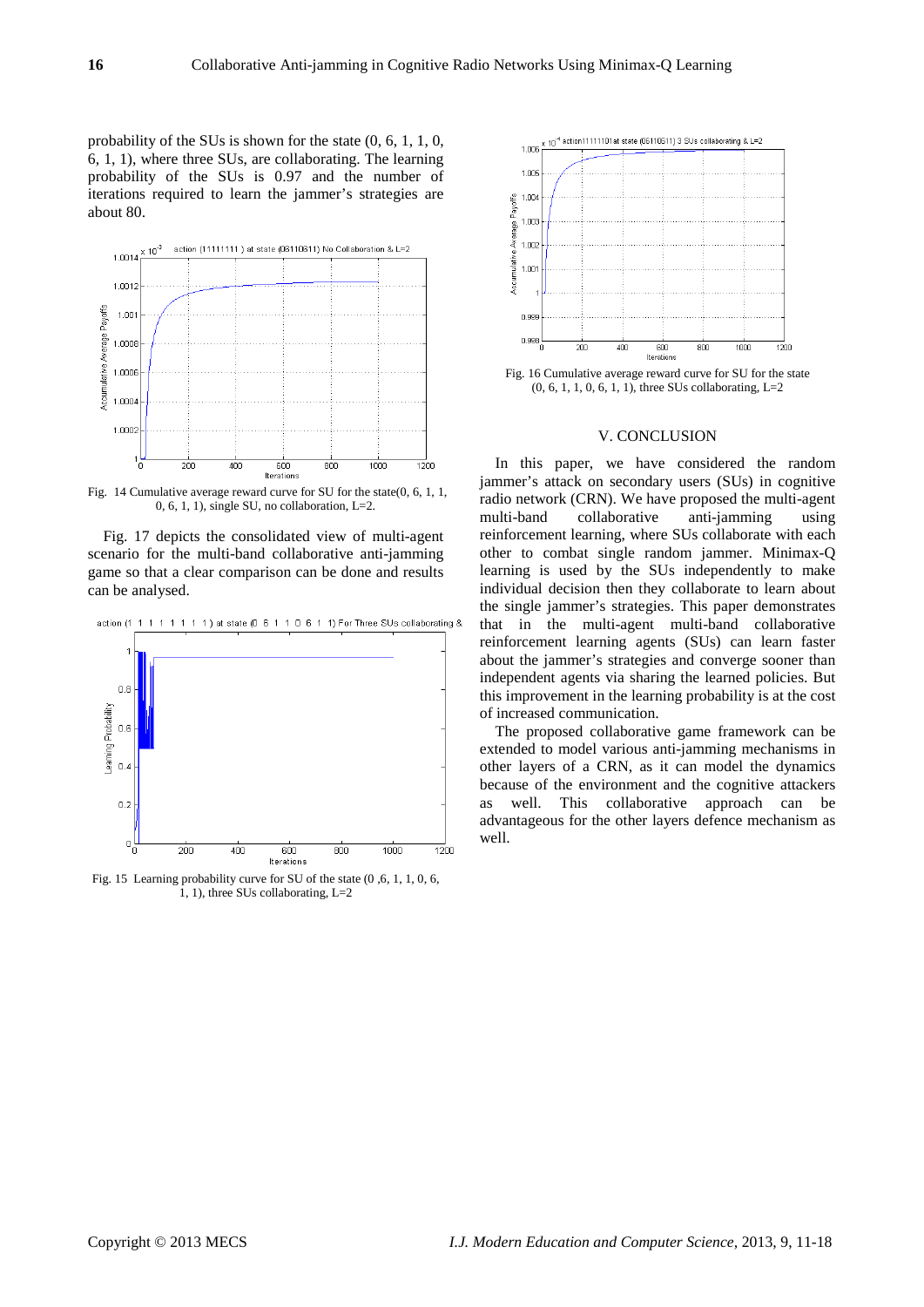

Fig. 17 Consolidated view of multi-agent scenario, L=1

### REFERENCES

- [1] S. Haykin, "Cognitive radio: brain-empowered wireless communications," *IEEE Journal on, Selected Areas in Communications, vol. 23, no. 2, pp. 201–220, 2005*.
- [2] I. Akyildiz, W. Lee, M. Vuran, and S. Mohanty, "Next generation/ dynamic spectrum access/cognitive radio wireless networks: a survey," Computer Networks, vol. 50, no. 13, pp. 2127–2159, 2006.
- [3] M. Littman and C. Szepesv´ari, "A generalized reinforcement-learning model: Convergence and applications," in MACHINE LEARNINGINTERNATIONAL WORKSHOP THEN CONFERENCE. Citeseer, pp. 310–318, 1996.
- [4] J. Mertens and A. Neyman, "Stochastic games," International Journal of Game Theory, vol. 10, no. 2, pp. 53–66, 1981.
- [5] A. Neyman and S. Sorin, Stochastic games and applications. Springer Netherlands, vol. 570, 2003.
- [6] G. Rummery and M. Niranjan, On-line Q-learning using connectionist systems. Univ. of Cambridge, Department of Engineering, 1994.
- [7] M. Littman, "Markov games as a framework for multi-agent reinforcement learning," in Proceedings of the eleventh international conference on machine learning. Citeseer vol.157163, 1994.
- [8] J. Filar and K. Vrieze, Competitive Markov decision processes. Springer Verlag, 1997.
- [9] M. Wiering, "QV (lambda)-learning: A new onpolicy reinforcement learning algorithm," In D. Leone, editor, Proceedings of the 7th European Workshop on Reinforcement Learning, pages 2930, 2005.
- [10] C. Claus and C. Boutilier, "The dynamics of reinforcement learning in cooperative multiagent systems," in Proceedings of the National Conference on Artificial Intelligence. JOHN WILEY & SONS LTD, pp. 746–752, 1998.
- [11] R. Sutton and A. Barto, Introduction to reinforcement learning. MIT Press, 1998.
- [12] L. Matignon, G. Laurent, and N. Le Fort-Piat,"Independent reinforcement learners in cooperative markov games: a survey regarding coordination problems," The Knowledge Engineering Review, vol. 27, no. 01, pp. 1–31, 2012.